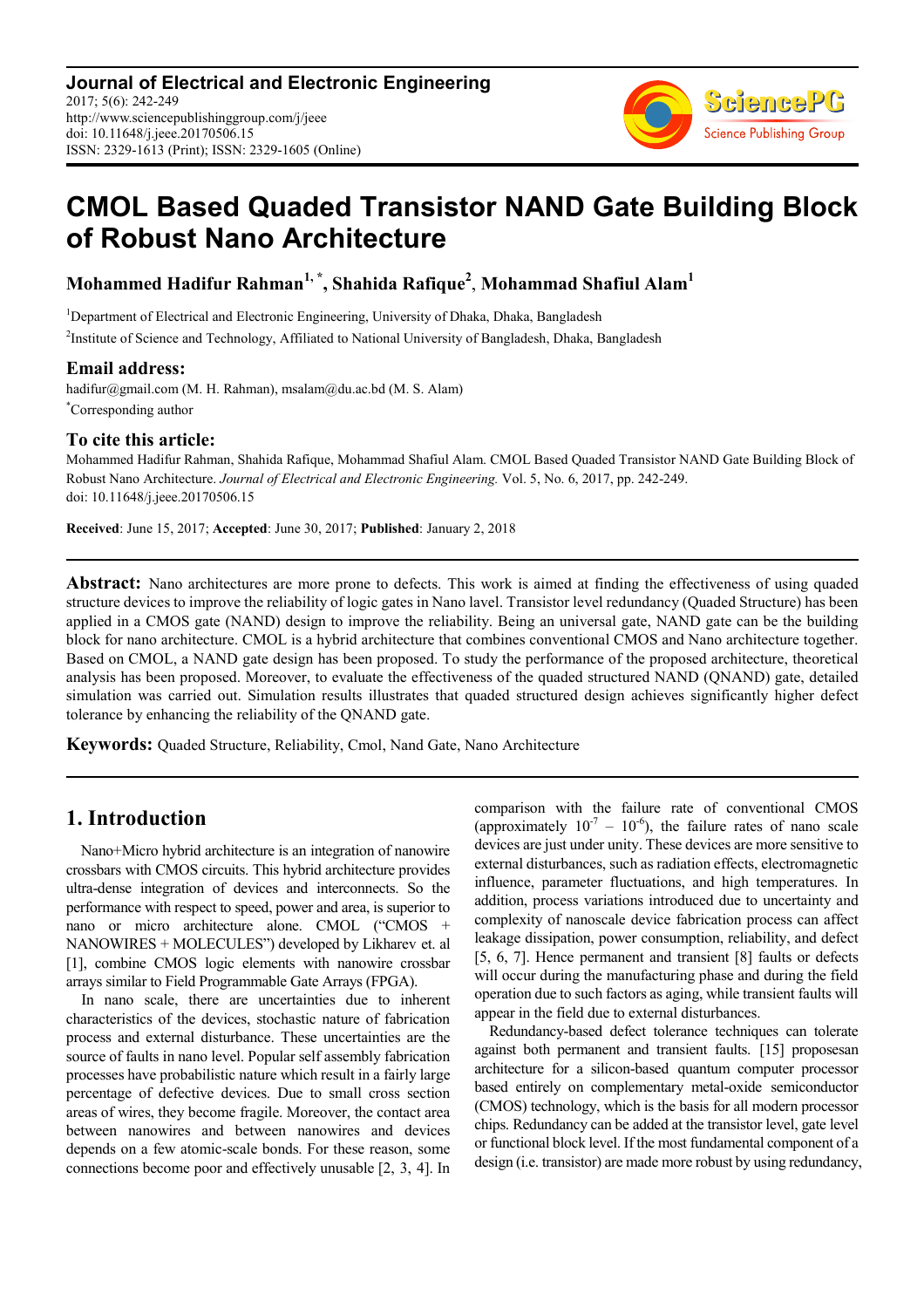it will improve the design reliability more when compared with defect tolerance techniques applied at higher level of abstraction (block level or functional level). Adding redundancy at the transistor level is less costly in terms of overhead when compared with the same defect tolerance techniques applied at higher level (block or functional). Adding redundancy at lower level of the design abstraction is a promising technique and merits further consideration and research. [16] presents a Single Event Upset (SEU) robust low phase-noise PLL for clock generation in harsh environments like nuclear and space applications. The PLL has been implemented in a 65 nm CMOS technology. [17] introduces a new approach to design fault-se-cure encoder and decoder circuitry for memory designs. The key novel contribution of this paper is identifying and defining a new class of error-correcting codes whose redundancy makes the design of fault-secure detectors (FSD) particularly simple. [18] develops a complete synthesis and performance optimization methodology for switching nano-crossbar arrays that leads to the design and construction of an emerging nanocomputer.

# **2. Theory of CMOL Based Quaded Transistor**

#### *2.1. Quadded Transistor Structure*

Defect tolerance can be improved by adding redundancy at

transistor level. In Quadded Transistor logic each transistor of a circuit is replaced by a quadded transistor structure as shown in figure  $1(b)$ ,  $(c)$ .

Single transistor defect: Transistor defects are expressed as stuck-open, stuck-short, bridge between gates etc. Any single transistor defect can be tolerated by quadded transistor structure implementing either the logic function  $(A+A)$   $(A+A)$ or the logic function  $(AA) + (AA)$  as shown in figure 1(b), 1(c). For nMOS transistor, OR-bridge and stuck-short defects produce the same behavior while the AND-bridge and stuck-open defects have same behavior. Similarly, for PMOS transistors, OR-bridge and stuck-open defects produce the same behavior while AND-bridge and stuck short defects have the same behavior.

If the defects do not occur in any two parallel transistors,  $T_1$ &  $T_2$  or  $T_3$  &  $T_4$  for figure 1(b), double stuck open or their corresponding bridge defects are tolerated. Double–stuck short or their corresponding bridge defects are tolerated as long as they do not occur to any series transistors  $T_1 \& T_3$ ,  $T_1$ &  $T_4$ ,  $T_2$  &  $T_3$ ,  $T_2$  &  $T_4$  for the figure 1(b), and  $T_1$  &  $T_3$  or  $T_2$  &  $T_4$  for figure 1(c).

Triple Defect: Triple defects are tolerated if those defects are not in parallel as two stuck-open or are not in series as two stuck-short defects or their corresponding bridging defects.



### *Figure 1. Quaded Transistor Structure.*

### *2.2. CMOL Circuit Architecture*

The basic idea of CMOL circuits is to combine the CMOS technology with molecular-scale two-terminal nano devices. The advantages of CMOS are its flexibility and high fabrication yield. The nano devices have extremely high potential density. CMOL fabrication costs may be at affordable level due to relatively large critical dimensions of CMOS components and the "bottom-up" approach to nano device fabrication. At the same time, the density of active devices in CMOL circuits may be as high as  $10^{12}$  per cm<sup>2</sup> and that they may provide an unparalleled information processing performance, up to  $10^{20}$  operations per cm<sup>2</sup> per second, at manageable power consumption.

CMOL circuits consist of two levels of nanowires. At each cross point of a "crossbar" array, Nano devices are formed by self-assembling (figure 2). The CMOS/nanodevice interface problems are overcome in CMOL circuits by providing interface pins that are distributed all over the circuit area, on the top of the CMOS stack. (Silicon-based technology necessary for fabrication of pins with nanometer-scale tips has been already developed in the context of field-emission arrays [9].) As Figure 1c shows, There are two types of pin, reaching to either the lower or the upper nanowire level. Pins of each type are arranged into a square array with side  $2 \beta F_{\text{CMOS}}$ . Here *F*CMOS is called the half-pitch of the CMOS subsystem. *Β* is a dimensionless factor whose value is larger than 1 and it depends on the CMOS cell complexity. The nanowire crossbar is turned by angle  $\alpha$  =arcsin ( $F_{\text{nano}}/\beta$   $F_{\text{CMOS}}$ ) relative to the CMOS pin array, where  $F_{\text{nano}}$  is the nano wiring half-pitch [10].

Two nanowires which have contact with two pins may be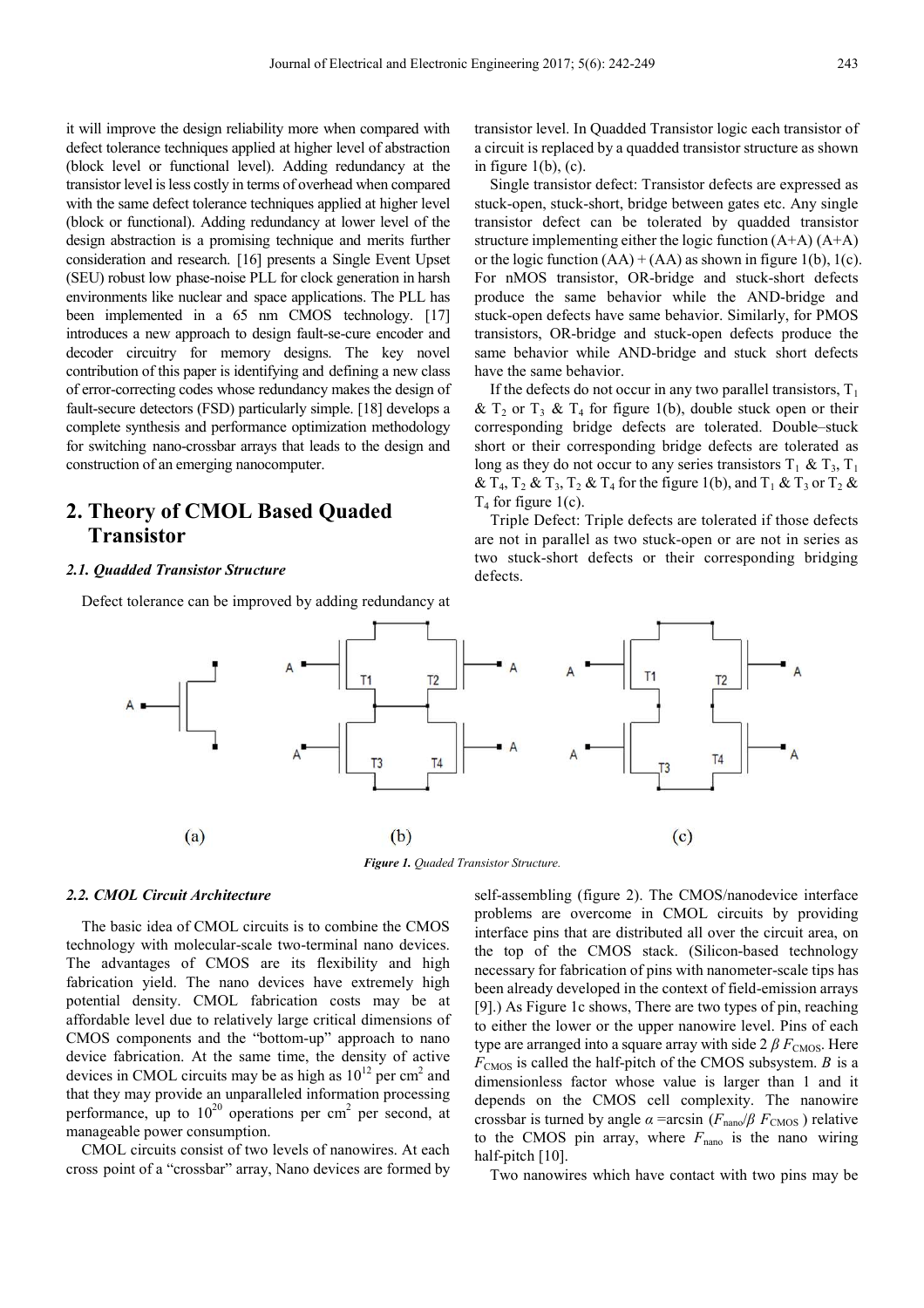connected to CMOS data lines by activating two pairs of perpendicular CMOS lines, (figure 2b). As Figure 1c

illustrates, this approach allows a unique access to any nano device, even if  $F_{\text{nano}} \ll F_{\text{CMOS}}$  [10].



*Figure 2. The generic CMOL Circuit [10].* 

# **3. Configuration by CMOL FPGA**

Strukov described the configuration of simple NOR gate by CMOL FPGA [11]. CMOS inverters together with pass transistor and nano devices were used to form the basic 'wired-NOR' gates (figure 3). The pass transistors were used

as pull-down resistors, while the nano devices set into ON (low-esistive) state were used as pull-up resistors. For example, if only the two nano devices shown in figure 3(b) are in the ON state, while all other latches connected to the input nanowire of cell F are in the OFF (high resistance) state, then cell F calculates the NOR function of signals A and B [11].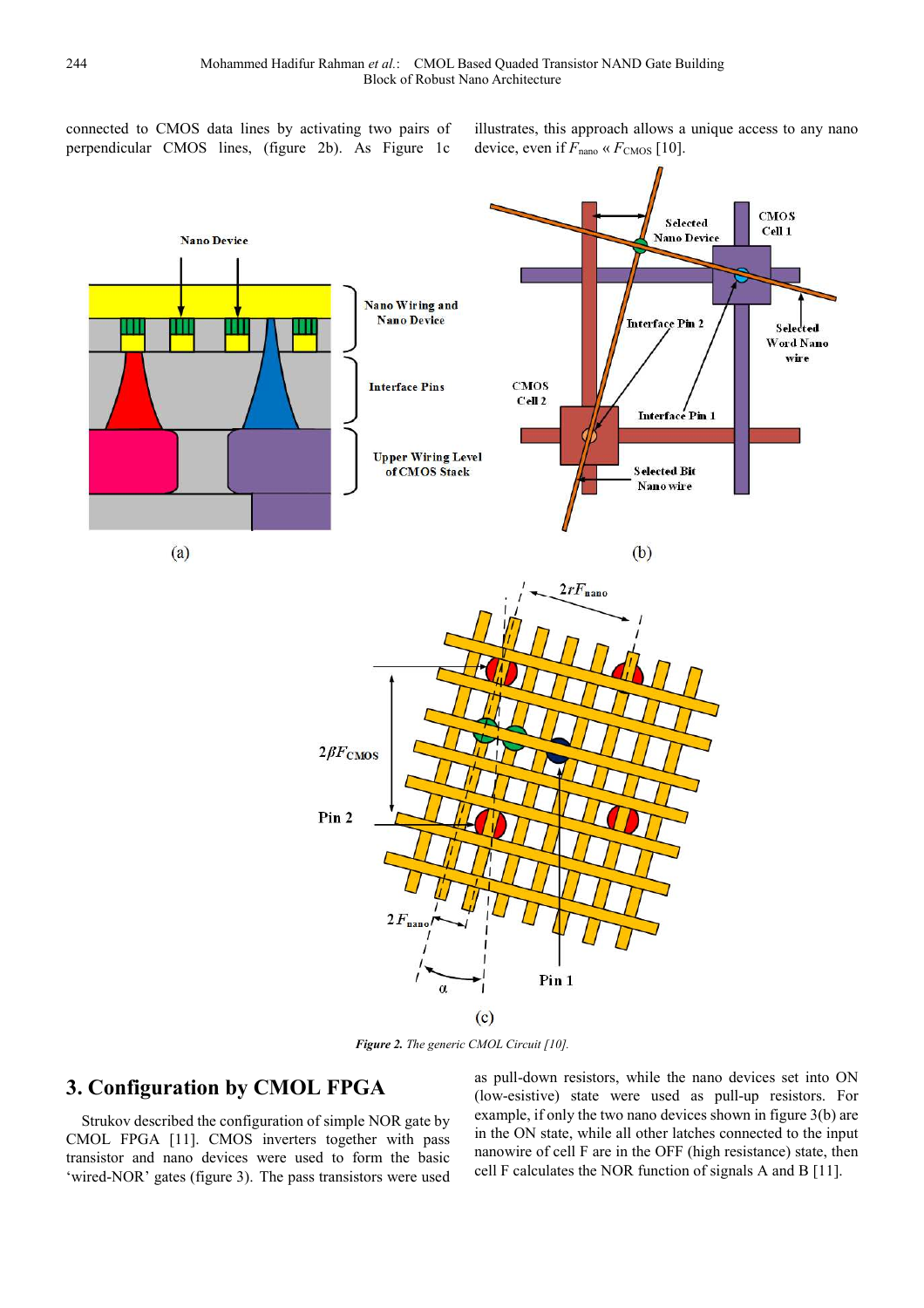

*Figure 3. CMOL wired-NOR gate: (b) Schematic and (c) One of (many possible) CMOL configuration.* 

#### *3.1. Proposed Configuration of NAND Gate*

Similarly we proposed the configuration of CMOL based NAND gate. If any one of the nano devices are in OFF (high resistance) state, then cell F calculates the NAND function of signals A and B figure 4.



*Figure 4. Proposed configuration of CMOL based NAND gate. (a) Schematic and (b) One of (many possible) configuration.* 

### *3.2. Electrical Model of the Proposed Configuration*

According to Strukov's model [11], nanowires within a layer are separated by a distance equal to their width. Let the nanowire width is 15 nm, a switching layer separating the two nanowire layers is 3 nm thick and there is an insulator between and around all nanowires with a dielectric constant of 3.9 (that of  $SiO<sub>2</sub>$ ). Then according to the Strukov's model we can

predict a capacitance per length of approximately 2.8 pF cm<sup>-1</sup>. We can choose a material having a lower dielectric constant around 3.5 as a passivation layer covering the top nanowire layer that protects the nanowire layers. Nanowire pads add additional capacitance that can be neglected since their area is quite small compared to that of the nanowires. From these considerations we can estimate the nanowire capacitance at 2.0 pF cm<sup>-1</sup> [11].

The effective resistivity of the the nanowire material decides the resistance per unit length of nanowire. According to Strukov's model, we also assume here that the nanowirers are copper nanowirers (the metal specified in the ITRS roadmap). For example, Cu wires with a line width of 15 nm are projected to have an effective resistivity of approximately 8 *µΩ* cm, so a square Cu nanowire, 15 nm on a side, would have a resistance of about 355Ω  $\mu$ m<sup>-1</sup> .

It is difficult to model nanowire resistivity, *ρ*, for very small (*<*10 nm) wires. A common approximation by Strukov [11] was

$$
\rho/\rho 0 = 1 + 0.75(1 - p)(\lambda/d) \tag{1}
$$

Here

*p* is the fraction of electrons scattered specularly at the surface and is assumed to be  $0.67$ ,

*λ* (the mean free path) is equal to 40 nm,

 $\rho_0$  (the bulk resistivity) is equal to 2  $\mu\Omega$  cm, and

*d* is set to the nanowire width.

But this model does not reflect properly the effective resistivity for small wires [12] and assumes negligible increased resistivity due to scattering at grain boundaries (which is possible for very large grain sizes). According to Snider [13] we fitted the resulting model to the ITRS resistivity model, finding a reasonable fit for  $p = 0.6$  and a grain boundary reflectivity coefficient of 0.43. For 30 nm pitch nanowires, we have chosen closed-junction resistance value as 24 k*Ω.*

The projected n-FET switching time was 0.39 ps for the year 2010 from the ITRS roadmap [14]. Accordingly the CMOS gate delay was estimated t 10 ps. Circuit timing is strongly dominated by the RC delays of the nanowires.

According to Strukov's model [11] the average total power consumption of a CMOL gate may be estimated as a sum of Static power  $P_{ON}$  due to currents  $I_{ON}$ ,

> $P_{ON} \approx \frac{V_{DD}^2}{2R}$ (2)

 $2R_{Ser}$ 

Static power  $P_{\text{leak}}$  due to current leakage through nano devices in their OFF state,

$$
P_{leak} = \frac{MV_{DD}^2}{2R_{OFF}/D} \tag{3}
$$

Dynamic power  $P_{dyn}$  due to recharging of nanowire capacitances.

$$
P_{dyn} = \frac{c_{wire} V_{DD}^2}{4\tau} \tag{4}
$$

Where  $\tau$  is the total circuit delay. The factors  $1/2$  reflect the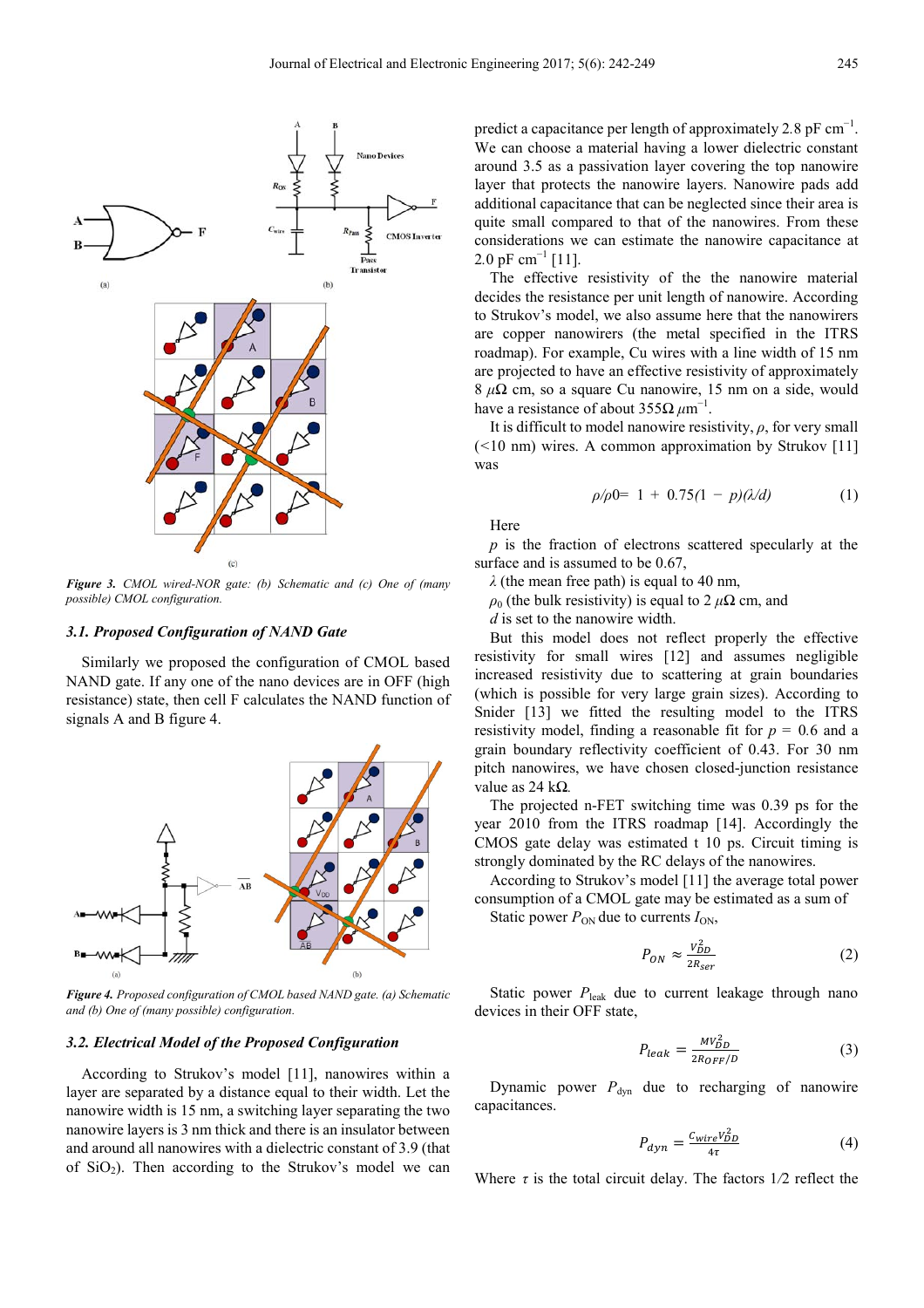natural assumption that on average there is an equal number of CMOS inverters with Boolean 1 and 0. The dynamic power has an additional factor 1*/*2 describing the energy loss at capacitance recharging.

Figure 5 shows the electrical model of nano wires and junctions of nano wires. According to Snider [13], (a) shows the electrically closed junction switches between the nanowire driven by the source and the two nanowires connected to the sinks. The electrical model (b) shows the physical coordinates of the nanowires and their closed junctions to derive nanowire resistance and capacitance.

Delay is estimated using the Elmore delay model;  $Delay$  (source  $\rightarrow$  sink 1).

$$
\approx \text{Rd1}(4D + d1/2 + d2 + d3)C + 2\text{rsw}DC + \text{RdA}(D + dA/2)C \tag{5}
$$

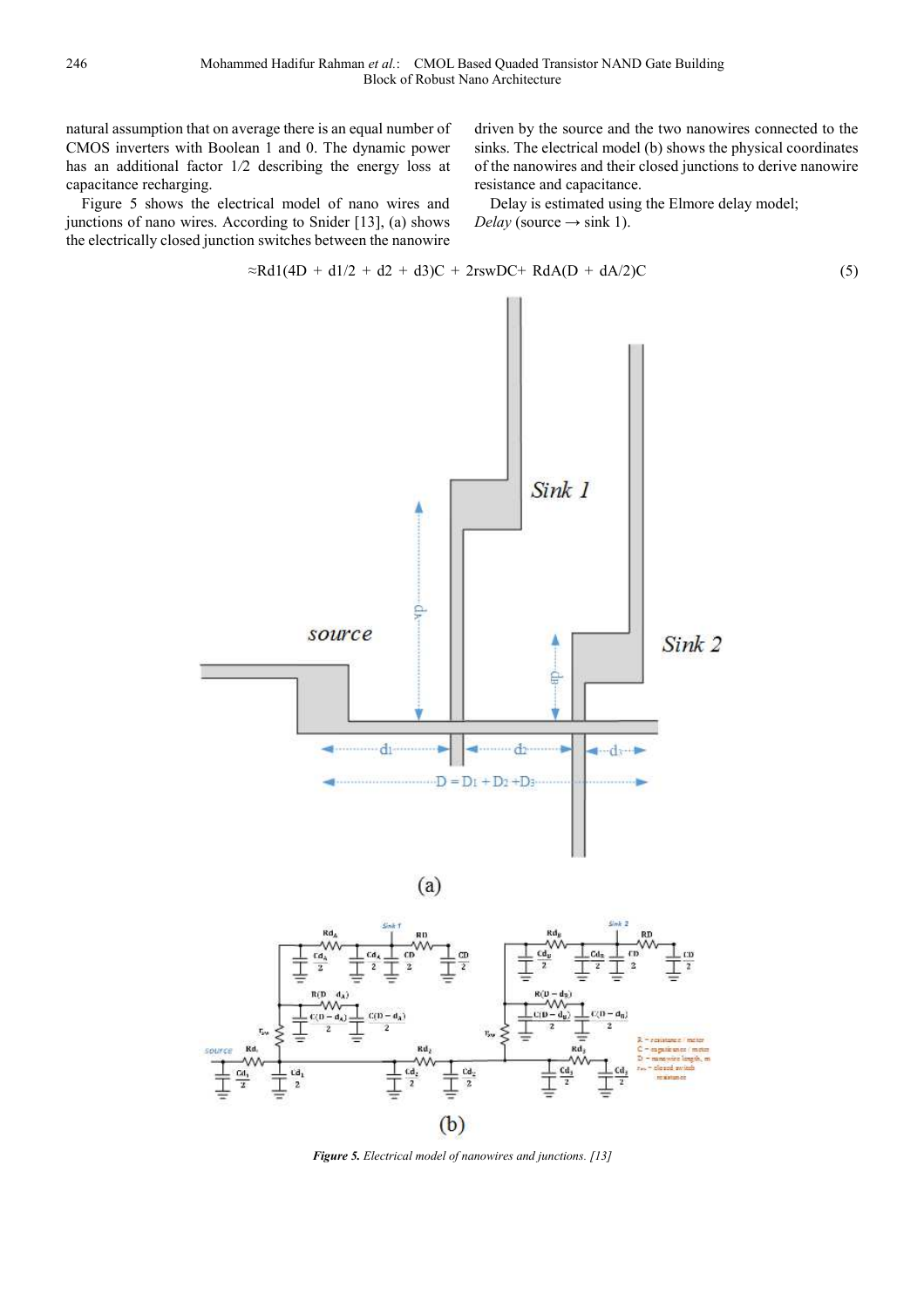### **4. Performance Testing**

As discussed before, qNAND is special structure consisting of four Metal Oxide Semiconductor (MOS): two PMOS and two NMOS where four replica is used instead of only one element. Following figure 6 shows the layout of proposed qNAND. It's a two input one output NAND gate of quaded structure. Nand gate behaves as opposite to AND gate. In the following figure 6, there are two input A and B and corresponding output is shown. White color represents input A and green color represents input B and output is in red color. From the truth table of NAND gate we know that, if at least one input is low (0), output will be high (1). If both input is high (1) output is low (0). For example, in the time period of 0.6 ns, input A is low but input B is high resulting the output to be high. But in time period of 0.8 ns, both input A and B is high and the output is low. So, it is clear that, proposed qNAND gate is working correctly.



*Figure 6. Proposed QNAND (a) layout and its (b) output.* 



*Figure 7. Proposed QNAND* open Series (a) layout and its (b) output.

For implementing fault tolerant voter circuit, we have used quaded structure NAND gate. To asses it's performance against different faults, proposed QNand is tested with various fault models such as stuck at 0, stuck at 1, bridging fault model.

#### *4.1. Testing with Stuck at 0 Fault*

Stuck at 0 is a basic fault model for testing performance of any design. In such cases, particular elements are set to be open. As a result the whole component fails to operate correctly. However, in the proposed qNAND, four transistor is used instead of one for increasing fault tolerance.

If the defects do not occur in any two parallel transistors, double stuck open or their corresponding bridge defects are tolerated. In the figure 7 (a), layout stuck at 0 fault is applied, transistor 1 and transistor 3 are set open thus stucking at a value of 0 all the time. As these two transistors are in series this fault is tolerable and correct output is given in figure 7(b).

On the other hand, double stuck open or their corresponding bridge defects are not tolerated if defects occurs in any two parallel transistors. In the figure 8 (a), transistor 1 and 2 are in parallel and opened thus stucking at 0 all time. As a result, circuit will fail to operate correctly. In the figure 8 (b), output of this fault injected QNand is shown.

### *4.2. Testing with Stuck at 1 Fault*

Double–stuck short or their corresponding bridge defects are tolerated as long as they do not occur to any series transistors. This is shown in figure 9 (a) and figure 9 (b). Here, transistor 1 and 2 are shorted. As a result, both of the transistor are stuck at 1 throughout the period. But still now the QNand is providing correct output.

But if defects occurs in any two series transistors Double– stuck short or their corresponding bridge defects are not tolerated. This is shown in figure 10 (a) and figure 10 (b). Transistor 1 and transistor 3 are in series and they are shorted. Thus these transistors are stuck at 1 throughout the time period. So double stuck short and bridge defects are not tolerated in this case.

However, it may be concluded that, proposed Quaded Nand architechture (QNAND) is completely fault tolarable for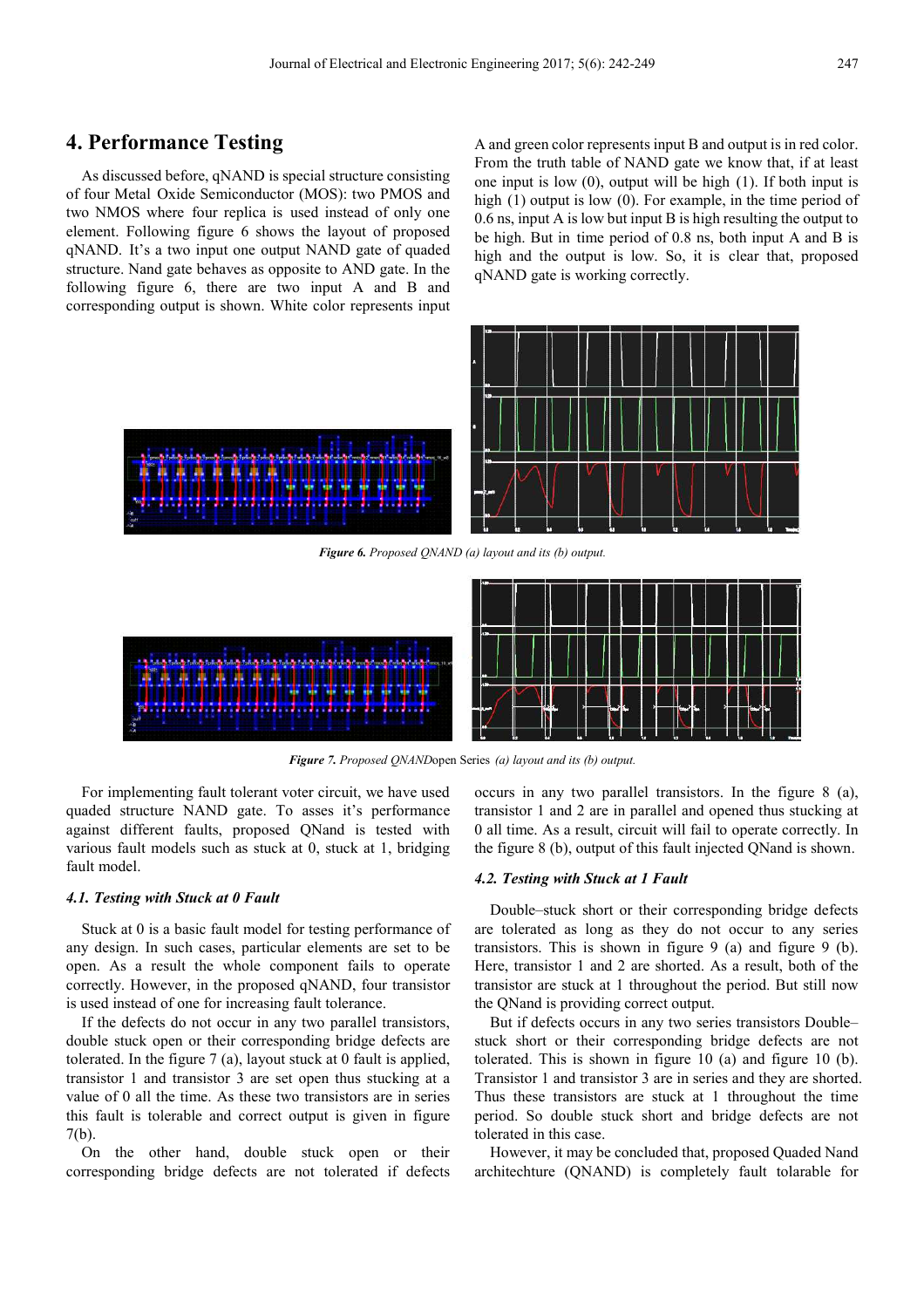single defect cases. But for double defect cases, it is fault tolerable fulfilling some conditions.



*Figure 8. Proposed QNAND parallel open (a) layout and its (b) output.* 



*Figure 9. Proposed QNAND Parallel short (a) layout and its (b) output.* 



*Figure 10. Defects in Series (Double stuck short or their corresponding bridge defects) are not tolerated.* 

## **5. Conclusion**

In this work, the feasibility and effectiveness of quaded transistor structure has been investigated as a defect-tolerant technique at nano level. The proposed technique was found reliable against many permanent defects including stuck-open, stuck-short and bridging defects. Experimental results have demonstrated that the proposed technique provides significantly less circuit failure probability and higher reliability. The results have been investigated theoretically and by simulation.

Also, a suitable architecture has been proposed for NAND gate to be implemented in nano level. The CMOL based hybrid (NANO/CMOS) architecture is very much applicable for future electronics that has the capability to merge the existing CMOS level to future nano level.

### **References**

- [1] D. B. Strukov and K. K. Likharev. CMOL FPGA: A reconfigurable architecture for hybrid digital circuits with two-terminal nanodevices. Nanotechnology, 16: 888–900, 2005.
- [2] Y. Huang, "Logic gates and computation from assembled nanowire building blocks," Science, 294: 1313–1317, 2001.
- [3] Y. Chen, G.-Y. Jung, D. A. A. Ohlberg, X. Li, D. R. Stewart, J. O. Jeppesen, K. A. Nielsen, J. Fraser Stoddart, and R. S. Williams, "Nanoscale molecular-switch crossbar circuits," Nanotechnology, 14: 462–468, Apr. 2003.
- [4] D. Whang et al., "Large-Scale Hierarchical Organization of Nanowire Arrays for Integrated Nanosystems," Nanoletters, vol. 3, no. 9, Sep. 2003, pp. 1255–1259.